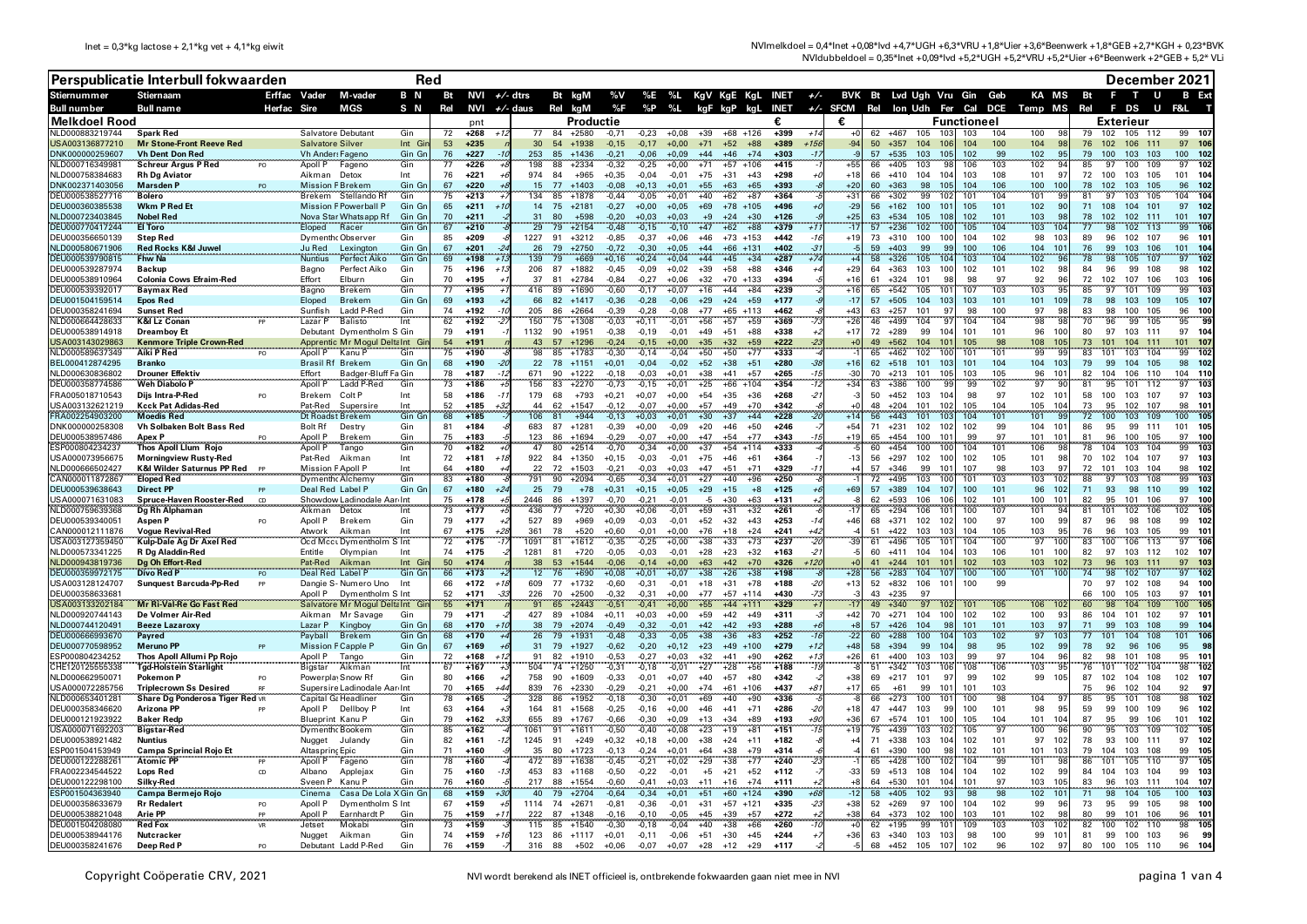NVImelkdoel = 0,4\*lnet +0,08\*lvd +4,7\*UGH +6,3\*VRU +1,8\*Uier +3,6\*Beenwerk +1,8\*GEB +2,7\*KGH + 0,23\*BVK NVIdubbeldoel = 0,35\*lnet +0,09\*lvd +5,2\*UGH +5,2\*VRU +5,2\*Uier +6\*Beenwerk +2\*GEB + 5,2\* VLi

|                                     | Perspublicatie Interbull fokwaarden                          |                 |                                       |                                                    | Red                       |          |                   |            |             |                                |                    |                    |                    |                |                                  |                            |       |               |                | December 2021                   |                                 |                    |            |                                              |          |                                |                                                 |  |
|-------------------------------------|--------------------------------------------------------------|-----------------|---------------------------------------|----------------------------------------------------|---------------------------|----------|-------------------|------------|-------------|--------------------------------|--------------------|--------------------|--------------------|----------------|----------------------------------|----------------------------|-------|---------------|----------------|---------------------------------|---------------------------------|--------------------|------------|----------------------------------------------|----------|--------------------------------|-------------------------------------------------|--|
| <b>Stiernummer</b>                  | <b>Stiernaam</b>                                             |                 | Erffac Vader                          | M-vader                                            | B N                       |          | Bt NVI $+/-$ dtrs |            |             | Bt kgM                         | %V                 |                    |                    |                |                                  | %E %L KgV KgE KgL INET +/- |       |               |                | BVK Bt Lvd Ugh Vru Gin Geb      |                                 |                    |            | KA MS                                        | Bt       | F.<br>$\mathbf{T}$             | U<br><b>B</b> Ext                               |  |
| Bull number<br>Melkdoel Rood        | <b>Bull name</b>                                             | Herfac          | Sire                                  | MGS                                                | S N                       | Rel      | NVI               | $+/-$ daus |             | Rel kgM                        | %F<br>Productie    | %P                 | %L                 | kgF kgP kgL    |                                  | <b>INET</b>                |       | +/- SFCM<br>€ |                | Rel Ion Udh Fer Cal DCE Temp MS |                                 | <b>Functioneel</b> |            |                                              | Rel      | F DS<br><b>Exterieur</b>       | U<br>F&L                                        |  |
| DEU000359770974                     | <b>Kns Depolo F</b>                                          |                 | <b>Deko Red Balisto</b>               |                                                    | Gin Gr                    | 68       | nnt<br>$+156$     |            | 23          | $+2025$<br>80                  | $-0,48$            | $-0.21$            | $+0.07$            | $+41$          | $+51$<br>$+99$                   | $+325$                     |       |               | 60             | $+313$                          |                                 | 101                | 102        | 98                                           |          | 99<br>98                       | 96<br>107                                       |  |
| DEU001082548367                     | Great                                                        |                 | Go Now R Morris                       |                                                    | Gin                       | 77       | $+155$            |            | 629         | 90<br>$+1711$                  | $-0,18$            | $+0,01$            | $-0.05$            | $+59$          | $+62$<br>$+73$                   | $+400$                     |       | $+7$          | 65             | $+251$<br>99                    | 96                              | 102                | 102        | 100<br>10 <sub>4</sub>                       | 78       | 97<br>99                       | 102<br>102 10                                   |  |
| NLD000666448448                     | Sanderii Pavback                                             |                 |                                       | Perfect Ai Snowmar                                 | Gin                       | 79       | $+155$            |            | 357         | 89<br>$+1535$                  | $-0.27$            | $-0,15$            | $+0.01$            | $+42$          | $+40$<br>$+71$                   | $+274$                     |       | $+16$         | 73             | 101<br>$+186$                   | -102                            | 98                 | 99         | 10 <sub>1</sub><br>103                       | 82       | 103 112<br>102                 | 97<br><b>106</b>                                |  |
| RA002931254720<br>FRA002258833601   | <b>Noyal Red</b><br><b>Lets Red</b>                          |                 | Dt Roadst Brekem                      | Brekem Ladd P-Red                                  | Gin Gr<br>Gin             | 67<br>78 | $+155$<br>$+154$  |            | 37<br>652   | 79<br>$+1041$<br>$+1492$<br>84 | $-0,36$<br>$-0.37$ | $-0,05$<br>$-0.06$ | $-0.03$<br>$+0.05$ | $+13$<br>$+31$ | $+33$<br>$+45$<br>$+48$<br>$+73$ | $+17$<br>$+284$            |       | <b>5F</b>     | 56<br>67       | $+467$<br>103<br>$+281$<br>100  | 10<br>103                       | 105<br>98          | 102<br>100 | 103<br>10!<br>100<br>101                     | 71<br>84 | 103<br>106<br>103 106<br>102   | 108<br>10 <sup>1</sup><br>101<br>97<br>103      |  |
| JSA000073963293                     | <b>Ing Airship-Red-Et</b>                                    |                 |                                       | Olympian Numero Uno                                | Int                       | 76       | $+154$            |            | 629         | 83<br>$+903$                   | $-0.01$            | $-0.03$            | $+0.00$            | $+39$          | $+30$<br>$+41$                   | $+217$                     |       | $+1$<br>$-32$ | 64             | $+226$<br>104                   | 104                             | 103                | 104        | 106<br>-99                                   | 81       | 98<br>106 112                  | 96<br>105                                       |  |
| NLD000761010373                     | Poppe Pickwick Red                                           |                 | <b>Bolt Rf</b>                        | Aram                                               | Int                       | 65       | $+154$            |            | 267         | 75<br>$+843$                   | $-0,23$            | $-0,05$            | $+0,00$            | $+17$          | $+26$<br>$+38$                   | $+154$                     |       |               | 55             | 106<br>$+227$                   | 104                             | 103                | 99         | 102<br>10 <sup>1</sup>                       | 70       | -97<br>102                     | 108<br>104<br>100                               |  |
| USA003133371256                     | Mr Blondin Pickfish Red                                      |                 | Sunfish                               | Supersire                                          | Int                       | 70       | $+153$            |            | 416         | 82<br>$+1573$                  | $-0,35$            | $-0,22$            | $-0.01$            | $+36$          | $+35$<br>$+71$                   | $+240$                     | +1;   | -3            |                | 56 +188<br>103                  | 104                             | 101                | 99         | 103<br>10(                                   | 74       | 100<br>102 107                 | 97<br>102                                       |  |
| CAN000108969394<br>VLD000894813278  | Mr biging<br>Charpentier Legion Red<br>RFPO                  |                 | Ocd Mcci Destined<br>Deal Red Rocky   |                                                    | Int<br>Gin Gr             | 56<br>67 | $+153$<br>$+153$  |            | 67<br>28    | 68<br>$+1223$<br>79<br>$+917$  | $-0.25$<br>$-0,02$ | $-0.15$<br>$-0,10$ | $-0.01$            | $+31$<br>$+39$ | $+30$<br>$+55$<br>$+24$<br>$+40$ | $+205$<br>$+192$           |       |               | 45<br>58       | $+343$<br>104<br>102<br>$+340$  |                                 | 103<br>104         | 103<br>100 | 101<br>-91<br>$-99$                          | 68       | 102<br>102<br>102<br>102       | 98<br>108<br>104<br>109<br>100<br>106           |  |
| ITA019991072230                     | <b>Poppe Fiore</b><br><b>Go-Farm Zarok Et</b>                |                 | Shamrocl O Man                        |                                                    | Gir                       | 77       | $+152$            |            | 99          | 86<br>$+1825$                  | $-0.50$            | $-0.16$            | $+0,04$            | $+31$          | $+87$<br>$+49$                   | $+292$                     |       | $-34$         |                | 70 +474<br>100                  | <b>100</b>                      | 103                | 102        | 95<br>96                                     | 84       | 104<br>104                     | 101<br>98<br>$10^{\circ}$                       |  |
| DEU000770330696                     | Red Rocks K&I Ruw Novum Re                                   |                 | Nuaget                                | Ellmau                                             | Gir                       | 70       | $+151$            |            | 36          | 82<br>$+938$                   | $-0,03$            | $-0,12$            | $+0.07$            | $+39$          | $+23$<br>$+49$                   | $+191$                     |       | +8            | 61             | 102<br>$+316$                   |                                 | 100                | 100        | 99<br>97                                     | 72       | 98<br>105                      | 106<br>100<br>103                               |  |
| JSA000071630799                     | Pen-Col Berklev-Red                                          |                 |                                       | Alchemy Lawn Boy Red Int                           |                           | 76       | $+151$            |            | 556         | 84<br>$+815$                   | $-0,25$            | $-0,07$            | $+0,00$            | $+14$          | $+23$<br>$+37$                   | $+135$                     |       | $+23$         | 67             | 104<br>$+361$                   |                                 | 101                | 98         | 103<br>10 <sub>1</sub>                       |          | 95<br>98                       | 113<br>103<br>96                                |  |
| ESP001503999962<br>NLD000647435988  | Campa Javichu Roio Et<br>Janco P                             |                 | Jabir                                 | Epic                                               | Gir                       | 75<br>77 | $+150$<br>$+149$  |            | 109<br>173  | 83<br>$+2307$<br>86<br>$+697$  | $-0.53$<br>$-0.14$ | $-0,39$<br>$+0.03$ | $+0,04$<br>$-0.01$ | $+47$<br>$+19$ | $+42$ +109<br>$+28$<br>$+31$     | $+304$<br>$+164$           |       | $-14$         | 65<br>69       | $+358$<br>99<br>$+295$<br>104   | 101<br>10 <sup>1</sup>          | 101<br>103         | 104<br>102 | 107<br>106<br>102<br>99                      | 83<br>83 | 102 103<br>100<br>100<br>104   | 97<br>100<br>109<br>103<br>107                  |  |
| RA002258173465                      | <b>Mild Red</b>                                              | PO CD           |                                       | Perfect Ai Lawn Boy Red Gin<br>Raptown Liquid Gold | Gir                       | 71       | $+147$            |            | 193         | 83<br>$+1909$                  | $-0,41$            | $-0,21$            | $+0,03$            | $+44$          | $+47$<br>$+90$                   | $+312$                     |       | $+11$         | 56             | 99<br>$+288$                    | 10 <sub>l</sub>                 | 103                | 103        | 98<br>$\mathbf{q}$                           | 83       | 100<br>100                     | 107<br>102<br>96                                |  |
| DEU000538289985                     | <b>Go West</b>                                               |                 | Go Now R Detroit                      |                                                    | Gir                       | 82       | $+147$            |            | 1350        | $+1875$<br>90                  | $-0.71$            | $-0.18$            | $-0.02$            | $+12$          | $+49$<br>$+83$                   | $+251$                     |       | $-14$         | 71             | $+341$<br>100                   | 102                             | 103                | 101        | 101 101                                      | 88       | 104 103<br>99                  | 99<br>$10^{\circ}$                              |  |
| JSA003130641882                     | <b>Maxbo Red</b>                                             |                 | Entitle                               | Moaul                                              | Int                       | 74       | $+147$            |            | 1510        | 84<br>$+1804$                  | $-0.53$            | $-0.34$            | $+0.00$            | $+28$          | $+31$<br>$+82$                   | $+21'$                     |       | $+20$         | 63             | 102<br>$+235$                   | qc                              | 108                | 110        | 102<br>10                                    | 67       | 102 108<br>99                  | 102<br>105                                      |  |
| HE120122364599                      | <b>Vinksland Addiction Atomar</b><br>Woodlawn Ducati Red Et  |                 | Addiction Aikman<br>Colt <sub>P</sub> | Shottle                                            | Int<br>Int                | 75<br>70 | $+146$<br>$+146$  |            | 2782<br>947 | $+90$<br>81<br>77              | $+0,37$<br>$-0.73$ | $+0,32$            | $+0,00$            | $+35$          | $+30$<br>$+65$                   | $+198$<br>$+4$<br>$+109$   |       | $+10$<br>+4   | 70<br>65       | 102<br>$+160$<br>$+538$<br>106  | 104<br>104                      | 100<br>103         | 100<br>98  | 100<br><b>g</b>                              | 71<br>78 | 98<br>103<br>93<br>99 112      | 111<br>105<br>98<br>94<br>$10^{\circ}$          |  |
| USA000069974458<br>ELI001272471908  | Armada P P                                                   |                 | Anoll P                               | Chipper P                                          | Gir                       | 83       | $+145$            |            | 3118        | $+1437$<br>90<br>$+1900$       | $-0,44$            | $-0,28$<br>$-0.23$ | $+0,00$<br>$-0.01$ | -6<br>$+40$    | $+25$<br>$+86$<br>$+45$          | $+294$                     |       | -36           | 72             | 99<br>$+310$                    | 10 <sup>1</sup>                 | 106                | 101        | 102<br>99                                    | 89       | 100<br>101                     | 105<br>95                                       |  |
| VLD000894813627                     | Poppe Red Hot Bonus Red                                      | ستستنبذ         | Bagno                                 | <b>Debutant</b>                                    | Gin Gr                    | 68       | $+145$            |            |             | 78<br>$+1791$                  | $-0,42$            | $-0,25$            | $+0,06$            | $+38$          | $+39$<br>$+88$                   | $+266$                     |       | $+23$         | 60             | 101<br>$+297$                   | 102                             | 97                 | 103        | 101<br>10 <sub>i</sub>                       |          | 100                            | 97<br>109<br>103                                |  |
| DEU000538665075                     | Laser PP                                                     |                 | Label P                               | Ladd P-Red                                         | Gin                       | 82       | $+145$            | $+3.$      | 1263        | 90<br>$+1176$                  | $-0.35$            | $-0,10$            | $-0,01$            | $+20$          | $+33$<br>$+53$                   | $+193$                     |       |               |                | $72 + 377$<br>107               | 100                             | 98                 | 102        | 99<br>10 <sub>4</sub>                        | 79       | 100<br>102                     | 104<br>99<br>102                                |  |
| DNK000000258927                     | <b>Vh Red Power Rulerrc</b>                                  |                 | <b>Red Powe Vh Goblin</b>             |                                                    | Gir<br>Int                | 80<br>55 | $+145$<br>$+144$  |            | 641<br>58   | 87<br>$-464$                   | $+0.80$            | $+0.45$            | $-0.05$            | $+41$          | $+18$<br>$-25$                   | $+152$<br>$+294$           |       | ÷ſ            | 67<br>45       | $+437$<br>104<br>$+237$         | 103<br><b>QC</b>                | 102<br>103         | 102<br>104 | 97<br>99<br>100<br>$\mathbf{q}$              | 85<br>55 | 98<br>101<br>101<br>103        | 106<br>97<br>$10^{\circ}$<br>109<br>98<br>104   |  |
| CAN000012111904<br>DEU000122386402  | Vogue Pat S1904-Red<br>Ariba Red                             |                 | Pat-Red<br>Akvol                      | Aikman<br>Go Now Rf                                | Gin                       | 75       | $+143$            |            | 199         | 69<br>$+1829$<br>87<br>$+1637$ | $-0,24$<br>$-0.50$ | $-0,30$<br>$-0.12$ | $+0,00$<br>$-0.03$ | $+58$<br>$+24$ | $+36$<br>$+83$<br>$+47$<br>$+72$ | $+265$                     | -13   | $+7$          | 63             | 100<br>$+383$<br>101            | 103                             | 93                 | 103        | 102<br>$10^{1}$                              | 84       | 100<br>99                      | 102<br>98<br>100                                |  |
| JSA000072730841                     | Spruce-Haven Pro-Red                                         |                 | Showdow Destry                        |                                                    | Int                       | 69       | $+143$            |            | 318         | 80<br>$+807$                   | $-0.05$            | $-0.07$            | $-0.01$            | $+32$          | $+23$<br>$+36$                   | $+172$                     |       | $+17$         | 58             | 100<br>$+301$                   | 107                             | 100                | 99         | 98<br>10                                     | 68       | 97<br>99                       | 105<br>98<br>$10^{\circ}$                       |  |
| DEU000539273323                     | Perikles                                                     |                 | Percy                                 | Dymentholm S Gin                                   |                           | 74       | $+143$            |            | 141         | $+702$<br>86                   | $-0,09$            | $-0,09$            | $+0,00$            | $+23$          | $+17$<br>$+32$                   | $+128$                     |       | $-55$         | 62             | $+394$<br>103                   | 10                              | 100                | 97         | 100<br>10:                                   | 82       | 101<br>106                     | 110<br>103<br>108                               |  |
| DEU000536124807                     | Giabo                                                        |                 | Gibor                                 | Shottle                                            | Int                       | 68<br>82 | $+142$<br>$+142$  |            | 191<br>459  | 84<br>$+1901$<br>89<br>$+1879$ | $-0.60$            | $-0.17$            | $-0.01$            | $+24$          | $+86$<br>$+51$                   | $+285$<br>$+190$           |       | +2<br>$+47$   | 60<br>72       | $+406$<br>$+380$                | 100<br>100                      | 103<br>108         | 99<br>102  | 99<br><b>gc</b><br>100<br>91                 | 80<br>87 | 96<br>101<br>98<br>99          | 100<br>97<br>-97<br>107<br>95<br>100            |  |
| DEU000666321958<br>CAN000108250898  | Mr. Marco<br><b>Snowbiz Stonewall Red</b>                    |                 | Magenta Niagra                        | Dymenth Snowman                                    | Gin<br>Int                | 74       | $+142$            |            | 589         | 80<br>$+1726$                  | $-0.52$<br>$-0,45$ | $-0.44$<br>$-0,41$ | $+0.09$<br>$-0,01$ | $+32$<br>$+32$ | $+23$<br>$+95$<br>$+21$<br>$+78$ | $+17.$                     |       | +27           | 63             | 105<br>$+348$<br>99             | 10 <sup>1</sup>                 | 105                | 105        | 100<br>10 <sub>1</sub>                       | 81       | 98<br>102                      | 105<br>98<br>101                                |  |
| DEU000358389043                     | Almo Red P                                                   |                 | Apoll P                               | Tabit                                              | Gir                       | 72       | $+141$            |            | 58          | $+1083$<br>84                  | $-0,26$            | $-0,01$            | $-0.09$            | $+24$          | $+38$<br>$+41$                   | $+219$                     |       | $+11$         | 62             | $+381$<br>102                   | 101                             | 97                 | 101        | 100<br>-99                                   | 78       | 99<br>103 110                  | 97<br>104                                       |  |
| DELI000358403518                    | <b>Ben Red</b><br>                                           |                 | <b>Rrekan</b>                         | Kanu P                                             | Gin                       | 80       | $+141$            |            | 524         | 90<br>$+1254$                  | $-0.51$            | $-0.19$            | $-0.01$            | $+8$           | $+56$<br>$+27$                   | $+144$                     |       |               | 67             | 103<br>$+312$                   | 102                             | 100                | 97         | 103<br>10                                    | 87       | 102<br>104                     | 113<br>102<br>109                               |  |
| RA008550489341                      | Ju Red Ebh                                                   |                 | Brekem                                | Alchemy                                            | $\overline{\ln t}$<br>Gin | 74       | $+140$<br>$+140$  |            | 998<br>137  | 85<br>$+1269$<br>83<br>$+1695$ | $-0,24$<br>$-0.91$ | $-0,23$<br>$-0.44$ | $-0,01$<br>$+0.07$ | $+34$<br>$-14$ | $+57$<br>$+24$<br>$+17$<br>$+84$ | $+187$<br>$+66$            |       | $+26$         | 73<br>65       | 98<br>$+304$                    | 10<br>103                       | 98<br>103          | 102<br>104 | 107<br>10 <sub>6</sub><br>98<br>-9           | 83       | 102<br>104<br>95<br>100        | 107<br>110<br>100<br>105<br>100<br>$10^{\circ}$ |  |
| NLD000842911885<br>NI D000843635001 | Future Dream H. Kanu Aiko Re PO CD<br>Drouner Aidh Kana Red  |                 | Kanu P<br>Kanu P                      | Super<br>Badger-Bluff Fa Int                       |                           | 75<br>71 | $+140$            |            | 212         | 85<br>$+710$                   | $-0.50$            | $-0,11$            | $+0.00$            | $-13$          | $+32$<br>$+16$                   | $+48$                      |       |               | 61             | $+629$<br>105<br>103<br>$+673$  | 104                             | 102                | 102        | 102<br>10                                    | 69       | 102 111<br>102                 | $10^{\circ}$<br>101                             |  |
| VLD000645569836                     | <b>Red Rocks Lazar P</b>                                     |                 | Label P                               | Snowman                                            | Gir                       | 79       | $+137$            |            | 328         | 89<br>$+1308$                  | $-0,27$            | $-0,02$            | $+0,03$            | $+33$          | $+45$<br>$+62$                   | $+272$                     |       | 137           | 72             | 105<br>$+347$                   |                                 | 100                | 101        | 97<br>٠ä                                     | 82       | 97<br>103                      | 100<br>104<br>97                                |  |
| NLD000746164268                     | Delta Pinkpop-Red PP                                         |                 |                                       | Praise P F Twist P Cd                              | Gin                       | 74       | $+136$            |            | 208         | 88<br>$+963$                   | $-0.07$            | $-0.12$            | $+0.00$            | $+37$          | $+24$<br>$+44$                   | $+189$                     |       | $+19$         |                | 65 +172 102                     | 101                             | 102                | 102        | 99<br>10 <sup>2</sup>                        | 73       | 97<br>100 107                  | 99<br>102                                       |  |
| DEU000538921512                     | Effizienz                                                    |                 | Fffort                                | Julandy                                            | Gin                       | 76       | $+135$<br>$+134$  |            | 121<br>1343 | 87<br>$+679$<br>90             | $-0,17$            | $-0.06$            | $-0.02$            | $+15$          | $+29$<br>$+19$                   | $+118$<br>$+184$           |       | $+10$<br>48   | 65<br>70       | $+348$<br>108                   | $10^{\circ}$<br>102             | 95<br>97           | 97<br>98   | 95<br>96<br>100<br>10 <sub>1</sub>           | 82<br>79 | 100<br>103 112<br>103<br>105   | 99<br>106<br>112<br>98<br>10 <sup>1</sup>       |  |
| VLD000644585521<br>NLD000669633225  | Midwolder Nemo Red<br><b>Blue Car</b>                        |                 | Nugget<br><b>Brasil Rf Glorious</b>   | Altaiota                                           | Gin<br>Gin                | 80<br>75 | $+130$            |            | 81          | $+894$<br>85<br>$+232$         | $-0,19$<br>$+0.03$ | $-0,02$<br>$+0,22$ | $+0.01$<br>$+0.03$ | $+23$<br>$+13$ | $+42$<br>$+30$<br>$+27$<br>$+13$ | $+142$                     |       | +5            | 65             | 104<br>$+290$<br>102<br>$+598$  | 102                             | 99                 | 100        | 10(<br>104                                   | 81       | 99<br>102 106                  | 99<br>-103                                      |  |
| JSA003138384017                     | <b>Wormont Russ PP-Red</b>                                   |                 |                                       | Lovola-P Supershot                                 | Int Gi                    | 58       | $+125$            |            | 130         | 75<br>$+1273$                  | $-0.46$            | $-0,09$            | $-0.01$            | $+13$          | $+37$<br>$+57$                   | $+190$                     |       | $-28$         | $\overline{A}$ | $+346$<br>102                   |                                 | 103                | 98         | 10<br>104                                    | 66       | 99<br>103 114                  | 96<br>10 <sup>5</sup>                           |  |
| JSA000070611189                     | Aurora-Rama Archive-Red                                      | CD              |                                       | Ladd P-Re Co-Op Mac Pen Int                        |                           | 74       | $+124$            |            | 743         | 86<br>$+1116$                  | $+0,04$            | $-0,12$            | $-0.01$            | $+54$          | $+29$<br>$+50$                   | $+247$                     |       |               | 69             | 102<br>$+199$                   | 100                             | 100                | 95         | 98<br>10                                     | 70       | 98<br>101                      | 106<br>95<br>100                                |  |
| DEU000122382353<br>NLD000716349479  | <b>Desert Red</b>                                            |                 | Defago Re Brekem                      |                                                    | Gir                       | 72       | $+124$            |            | 104<br>118  | 85<br>$+822$<br>86             | $-0.09$            | $+0,02$            | $-0.02$            | $+29$          | $+31$<br>$+36$<br>$+19$          | $+199$<br>$+136$           |       | $+33$         | 59<br>65       | $+158$<br>100<br>$+177$<br>101  | 103<br>104                      | 96<br>99           | 99         | 103<br>10 <sup>2</sup><br>10(<br>95          | 81<br>84 | 97<br>100 107<br>104 114<br>98 | 100<br>103                                      |  |
| DEU000666354866                     | <b>Schreur Enders</b><br><b>Red Power</b>                    | CD              | Effort<br>Perfect Ai Fidji            | Mayfield                                           | Gir<br>Gin                | 75<br>80 | $+123$<br>$+122$  |            | 292         | $+674$<br>90<br>$-121$         | $-0.07$<br>$+0,62$ | $-0.06$<br>$+0,29$ | $-0.04$<br>$-0,08$ | $+24$<br>$+45$ | $+27$<br>$+19$<br>$-12$          | $+169$                     |       | $-12$         | 74             | $+259$<br>102                   | 10 <sup>7</sup>                 | 106                | 102<br>105 | 100<br>10.                                   | 82       | 104<br>103                     | 102<br>10វ<br>104<br>10 <sup>2</sup><br>97      |  |
| DEU000355140506                     | Deluxo                                                       | CD              | Detox                                 | Altabaxter                                         | Gin                       | 83       | $+121$            |            | 2760        | 91<br>$+942$                   | $+0,01$            | $-0.19$            | $-0.02$            | $+43$          | $+16$<br>$+41$                   | $+168$                     |       | $+20$         | 77             | $+273$<br>101                   | 103                             | 102                | 99         | 102<br>101                                   | 83       | 104 106<br>100                 | 97<br>102                                       |  |
| DEU000359296801                     | <b>Blow Red</b>                                              |                 | Brekan                                | Galaxy                                             | Gin                       | 77       | $+120$            | $+1$       | 306         | 88<br>$+2250$                  | $-0.62$            | $-0.38$            | $+0.02$            | $+36$          | $+41$ +105                       | $+275$                     |       | $-17$         | 65             | 105<br>$+178$                   |                                 | 102                | 98         | 104<br>10 <sub>i</sub>                       | 85       | 102 112<br>103                 | 97<br>106                                       |  |
| NLD000757315226                     | De Vrendt Deal Red I                                         | PO              |                                       | Debutant Snowman                                   | Gin                       | 82<br>68 | $+120$<br>$+119$  |            | 662<br>924  | 90<br>$+1060$<br>74<br>$+641$  | $-0.23$<br>$-0.09$ | $-0,18$<br>$-0.07$ | $+0,09$<br>$+0.00$ | $+26$<br>$+21$ | $+21$<br>$+57$<br>$+17$<br>$+29$ | $+155$<br>$+123$           |       | $+55$<br>$+7$ | 74<br>56       | 100<br>$+169$<br>102<br>$+257$  | 10 <sub>1</sub><br>104          | 103<br>102         | 100<br>104 | 101<br>10 <sup>1</sup><br>97<br>10           | 86<br>73 | 96<br>100<br>97<br>105 105     | 106<br>95<br>100<br>103                         |  |
| DEU000357167914<br>VLD000543415259  | <b>Redsilk R</b><br>Oelhorst Defago Red                      | CD              | Fageno                                | Perfect Ai Khw Axion-Red Int<br>Destry             | Gir                       | 80       | $+117$            | $+1$       | 373         | 89<br>$+915$                   | $+0.07$            | $-0.08$            | $-0.05$            | $+47$          | $+26$<br>$+37$                   | $+216$                     |       | 11ء           | 71             | 99<br>$+30$                     | 10                              | 105                | 99         | 105<br>10 <sub>1</sub>                       | 84       | 99<br>101                      | 107<br>95<br>$10^{\circ}$                       |  |
| BEL000712189123                     | Kasper Ter Corpen                                            | PO <sub>1</sub> | Debutant Titanium                     |                                                    | Gin                       | 80       | $+117$            |            | 843         | 90<br>$+448$                   | $-0,06$            | $+0,09$            | $+0,06$            | $+15$          | $+24$<br>$+26$                   | $+135$                     |       | -31           | 70             | 103<br>$+305$                   | 104                             | 102                | 99         | 100<br>96                                    | 81       | 101<br>105                     | 108<br>95<br>103                                |  |
| TA001990826420                      | Karat PP                                                     |                 | Kanu P                                | Laron P                                            | Gir                       | 84       | $+117$            |            | 1743        | 90<br>$+258$                   | $+0.08$            | $-0.09$            | $+0.09$            | $+18$          | $+2$<br>$+19$                    | $+52$                      |       | $+39$         | 74             | $+628$<br>105                   | <b>100</b>                      | 98                 | 98         | 99<br>10(                                    | 89       | 98 106<br>91                   | $101 - 10$                                      |  |
| JSA003141428583<br>JSA000070690940  | Ocd Drake Escobar P Red                                      | PO.             | Y-Whispe Balisto<br>Colt <sub>P</sub> | Shottle                                            | Int<br>Int                | 56<br>74 | $+116$<br>$+115$  |            | 181<br>541  | 70<br>$+151$<br>84<br>$+1795$  | $+0.16$            | $+0.07$            | $+0.00$            | $+20$          | $+11$<br>$+81$                   | $+89$<br>$+7$<br>$+177$    |       | $+27$         | 42<br>66       | $+460$<br>102<br>$+361$         | 10 <sub>A</sub><br>$10^{\circ}$ | 103<br>105         | 107<br>105 | 101 107                                      | 58<br>69 | 96<br>103 113<br>98<br>100     | 95<br>103<br>105<br>90<br>o.                    |  |
| BEL000912494068                     | <b>April-Day Altax P-Red</b><br><b>Den Hamer Matador Red</b> | PO<br>CD        | Bolt Rf                               | Alchem <sup>®</sup>                                | Int Gi                    | 44       | $+115$            |            | 21          | 52<br>$+748$                   | $-0,58$<br>$-0,25$ | $-0,38$<br>$-0,04$ | $-0,01$<br>$-0.01$ | $+22$<br>$+11$ | $+26$<br>$+23$<br>$+33$          | $+127$                     |       |               | 44             | 103<br>$+239$<br>103            | 104                             | 103                | 101        | $104 - 95$                                   |          |                                |                                                 |  |
| DEU000356130676                     | <b>Lord Red F</b>                                            | PO CD           | Ladd P-Re Shottle                     |                                                    | Gin                       | 82       | $+115$            |            | 513         | $+320$<br>90                   | $+0,06$            | $-0,18$            | $+0,19$            | $+19$          | $+31$<br>$-4$                    | $+33$                      | $+10$ | $-13$         | 72             | 105<br>$+493$                   | -102                            | 102                | 101        | 10(<br>104                                   | 86       | 98<br>104 113                  | 99<br><b>106</b>                                |  |
| VLD000967702188                     | <b>R</b> Dg Aldo Red                                         |                 | Altacasua Fageno                      |                                                    | Int Gi                    | 53       | $+113$            |            | 65          | 57<br>$+959$                   | $-0,22$            | $-0,19$            | $-0,01$            | $+23$          | $+17$<br>$+43$                   | $+131$                     |       |               | 57             | $+494$<br>103                   |                                 | 105                | 98         | 103<br>$\mathbf{q}$                          | 63       | 103<br>105 111                 | 94<br>104                                       |  |
| TA023990486968                      | <b>Irong Red Lucas</b>                                       |                 | Apoll P                               | Earnhardt F                                        | Int<br>Gir                | 58<br>74 | $+112$<br>$+110$  |            | 137<br>101  | 67 +1151<br>85                 | $-0,10$            | $-0,10$<br>$-0.28$ | $+0,00$<br>$+0.10$ | $+42$<br>$+14$ | $+32$<br>$+52$<br>$+24$<br>$+75$ | $+235$<br>$+150$           | +25   | $+33$<br>-50  | 51<br>63       | $+264$<br>99<br>$+342$          | 101<br>104                      | 103<br>95          | 103<br>101 | 99<br>$\mathbf{q}$<br>106<br>10 <sup>1</sup> | 60<br>79 | 93<br>100<br>104<br>106        | 93<br>104<br>96<br>111<br>97<br>106             |  |
| DEU000359093410<br>RA000802065676   | <b>Akiro Red</b><br><b>Grilo Red</b>                         |                 | Akvol<br>Laron P                      | Kanu P<br>Mascol                                   | Gin                       | 82       | $+106$            |            | 902         | $+1429$<br>86<br>$+952$        | $-0.52$<br>$-0,39$ | $-0,17$            | $+0,04$            | $+7$           | $+47$<br>$+19$                   | $+107$                     |       |               | 72             | 102<br>103<br>$+511$            | 10                              | 99                 | 97         | 101<br>98                                    |          | 103<br>104                     | 103<br>102<br>101                               |  |
| USA000142158979                     | <b>Citation P</b>                                            | PO CD           | Ladd P-Re Shottle                     |                                                    | Gir                       | 83       | $+100$            |            | 1486        | $+484$<br>91                   | $+0,12$            | $+0,00$            | $-0,02$            | $+32$          | $+17$<br>$+20$                   | $+143$                     |       | $-14$         |                | 75 +128<br>101                  | 103                             | 101                | 94         | 100<br>102                                   | 80       | 104 109<br>101                 | 97<br>10 <sub>i</sub>                           |  |
| DEU000769439090                     | Capple P                                                     |                 | Colt P                                | Destry                                             | Gin                       | 83       | $+100$            |            | 830         | 90<br>$+1299$                  | $-0,83$            | $-0,29$            | $-0,02$            | $-21$          | $+19$<br>$+57$                   | $+51$                      |       |               | 73             | $+400$<br>102                   | 105                             | 99                 | 101        | 101<br>10!                                   | 88       | 92<br>99                       | 110<br>97<br>101                                |  |
| NLD000878890750                     | Visstein Pelican F                                           | PO CD           | Perfect Ai Colt P                     |                                                    | Gin                       | 75       | +99               |            | 109         | 86<br>$+570$                   | $+0,20$            | $+0,06$            | $-0,03$            | $+43$          | $+26$<br>$+23$                   | $+204$                     |       |               | 67             | $+146$<br>101                   | 99                              | 98                 | 98         | 97<br>10                                     | 81       | 99<br>103                      | 103<br>107<br>98                                |  |
| DEU000358827416<br>DEU000666485777  | Ayol-Red P                                                   | PO              | Akyol                                 | Kanu P<br>Dymenth: Numero Uno                      | Gir<br>Gir                | 75<br>79 | +99<br>+98        |            | 135<br>335  | 86<br>$+1661$<br>89<br>$+1090$ | $-0,73$<br>$-0,23$ | $-0,30$<br>$-0,16$ | $+0,07$<br>$+0,05$ | $+2$<br>$+27$  | $+30$<br>$+83$<br>$+24$<br>$+54$ | $+152$<br>$+171$           |       | $-19$         | 65<br>70       | $+260$<br>100<br>$+173$<br>98   | 103<br>101                      | 99<br>98           | 102<br>103 | 100<br>106<br>103<br>100                     | 84<br>84 | 103<br>104<br>102 108<br>95    | 106<br>99<br>104<br>100<br>103                  |  |
| DEU000359175801                     | Symplex<br>Korn Red P                                        | PO              | Kajak P                               | Brekem                                             | Gin                       | 73       | $+97$             |            | 101         | 85<br>$+1025$                  | $-0,06$            | $-0,01$            | $-0,06$            | $+40$          | $+36$<br>$+41$                   | $+244$                     |       | $-24$         | 61             | 98<br>$+260$                    | 101                             | 97                 | 96         | 106<br>104                                   | 83       | 100<br>103                     | 100<br>101<br>99                                |  |
| USA003012503542                     | <b>Aprilday Epiphany P-Red</b>                               |                 | Chipper P Soto                        |                                                    | Gir                       | 79       | $+95$             |            | 1011        | 84<br>$+1593$                  | $-0,36$            | $-0,19$            | $+0,05$            | $+36$          | $+39$<br>$+77$                   | $+259$                     |       | $+30$         |                | $70 + 199$<br>100               | 98                              | 104                | 101        | 104<br>98                                    | 86       | 94<br>102 109                  | 99<br>92                                        |  |
| USA003129340665                     | Bacon-Hill Dubday 2929 Red                                   |                 | Kenmore Altaiota                      |                                                    | Int                       | 64       | +92               |            | 381         | 74 +1457                       | $-0,29$            | $-0,39$            | $+0,00$            | $+37$          | $+15$<br>$+66$                   | $+159$                     | 3.3   | $-33$         |                | $55 + 122$<br>100               | 101                             | 106                | 102        |                                              |          | 67 100 103 109                 | 98<br>104                                       |  |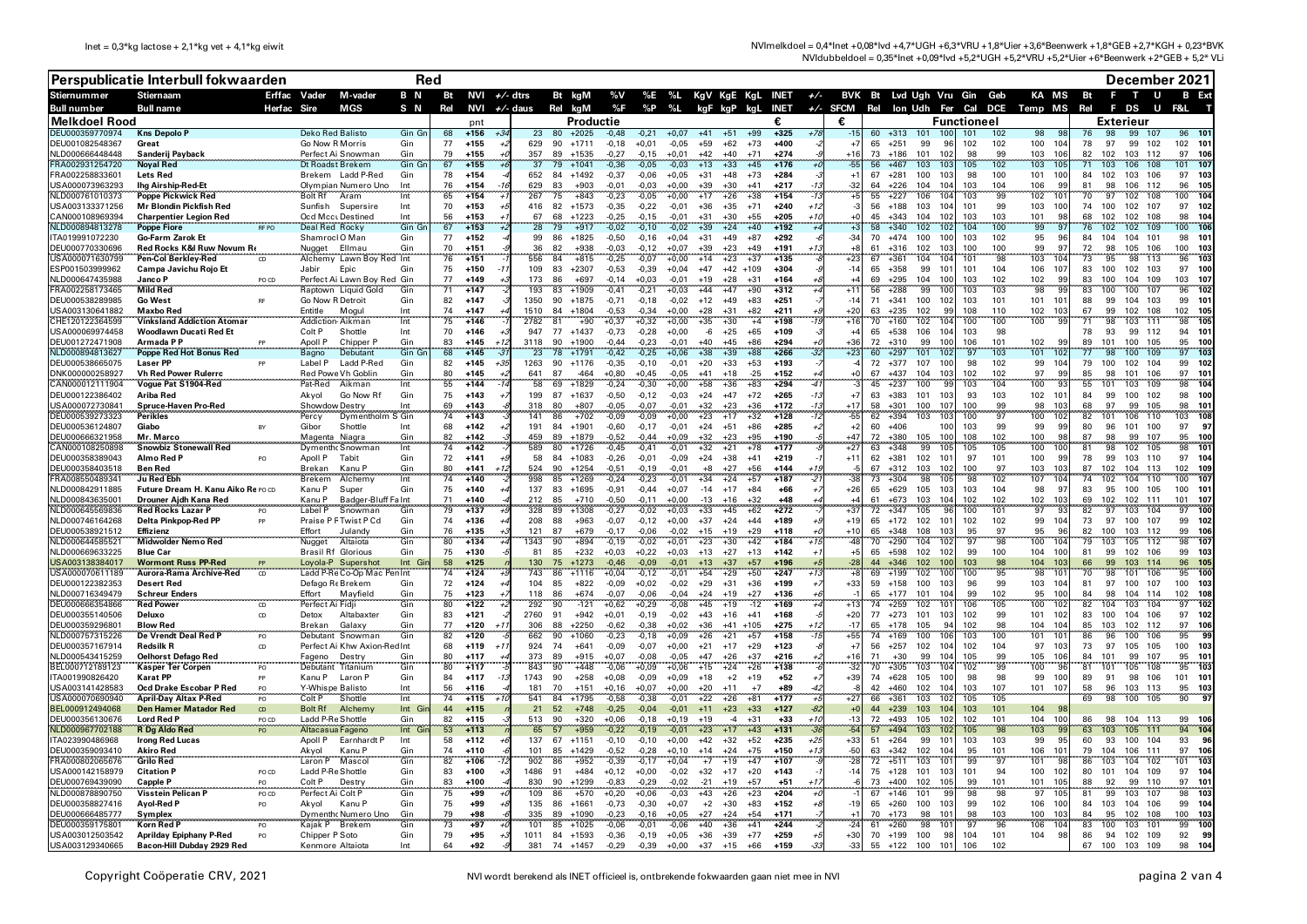| NVlmelkdoel = 0,4*lnet +0,08*lvd +4,7*UGH +6,3*VRU +1,8*Uier +3,6*Beenwerk +1,8*GEB +2,7*KGH + 0,23*BVK |  |
|---------------------------------------------------------------------------------------------------------|--|
| NVldubbeldoel = 0,35*lnet +0,09*lvd +5,2*UGH +5,2*VRU +5,2*Uier +6*Beenwerk +2*GEB + 5,2* VLi           |  |

|                                            | Perspublicatie Interbull fokwaarden                                |                    | Red                                   |                                                 |                |          |                    |       |             |                                |                    |                    |                    |                                 |                        |                                                               |             |                |                              |                    |                  |                         | December 2021 |                                              |                        |                          |                          |
|--------------------------------------------|--------------------------------------------------------------------|--------------------|---------------------------------------|-------------------------------------------------|----------------|----------|--------------------|-------|-------------|--------------------------------|--------------------|--------------------|--------------------|---------------------------------|------------------------|---------------------------------------------------------------|-------------|----------------|------------------------------|--------------------|------------------|-------------------------|---------------|----------------------------------------------|------------------------|--------------------------|--------------------------|
| <b>Stiernummer</b>                         | Stiernaam                                                          |                    | Erffac Vader                          | M-vader                                         | B <sub>N</sub> |          | Bt NVI $+/$ - dtrs |       |             | Bt kgM                         |                    |                    |                    |                                 |                        | %V %E %L KgV KgE KgL INET +/- BVK Bt Lvd Ugh Vru Gin Geb      |             |                |                              |                    |                  |                         |               | KA MS Bt                                     |                        | $F$ T<br><b>U</b>        | <b>B</b> Ext             |
| <b>Bull number</b><br><b>Melkdoel Rood</b> | <b>Bull name</b>                                                   | Herfac Sire        |                                       | MGS                                             | S N            | Rel      |                    |       |             | NVI $+/-$ daus Rel kgM         | %F<br>Productie    | %P                 | %L                 |                                 |                        | kgF kgP kgL INET +/- SFCM Rel lon Udh Fer Cal DCE Temp MS Rel | €           |                |                              |                    |                  | <b>Functioneel</b>      |               |                                              |                        | F DS<br>.<br>Exterieur   | F&I                      |
| USA000072002143                            | Aprilday-Cg Symphony Red                                           |                    | Dymenth Altaiota                      |                                                 | Gin            | 82       | pnt<br>$+92$       |       | 690         | 90<br>$+1508$                  | $-0.59$            | $-0.41$            | $+0.11$            | $+10$<br>$+14$                  |                        | $+102$                                                        |             |                | 72<br>$+205$                 |                    |                  | 104                     |               | 96                                           | 95                     | 105                      |                          |
| CHE120111155764                            | <b>Swissbec Alo-York</b>                                           |                    | Brekem                                | Observer                                        | Int            | 75       | +91                |       | 1143 81     | $+912$                         | $-0,29$            | $-0,06$            | $-0.01$            | $+14$<br>$+27$                  | $+41$                  | $+152$                                                        |             | $+22$          | 64<br>$+203$                 | 100                | 100              | 101<br>101              |               | 104 103                                      | 79<br>95               | 99<br>110                | 97<br>- 102              |
| DEU000358442822                            | <b>Cogent District Red</b>                                         |                    | Debutant Snow Rf                      |                                                 | Int            | 69       | +88                |       | 472         | 83<br>$+1076$                  | $-0,48$            | $-0,10$            | $-0,01$            | $+29$<br>$+4$                   | $+48$                  | $+142$                                                        |             | -23            | 56<br>$+134$                 | 101                | 101              | 102<br>101              |               | 93<br><b>QC</b>                              | 79<br>97               | 102 112                  | 97<br>104                |
| JSA003132348169<br>BEL000158379751         | <b>St Gen Arvis Echo Red</b><br><b>Playboy Red Des Grands Trix</b> |                    | Arvis<br>Payball                      | Main Even<br>Brekem                             | Int<br>Gin     | 57<br>72 | $+88$<br>$+87$     |       | 145<br>106  | 73<br>$+213$<br>83<br>$+1089$  | $+0,01$<br>$-0,30$ | $-0,08$<br>$-0,21$ | $+0,00$<br>$+0,00$ | $+10$<br>$+1$<br>$+21$<br>$+20$ | $+10$<br>$+50$         | $+28$<br>$+141$                                               |             | $-36$          | 46<br>$+264$<br>64<br>$+133$ | 103<br>99          | 103<br>101       | 101<br>101<br>101       | 95            | 102<br>100<br>10                             | 63<br>100<br>80<br>101 | 113<br>102<br>104 112    | 100<br>107<br>101<br>108 |
| UX000199246933                             | Redmagic                                                           |                    |                                       | Headliner Man-O-Man                             | Int            | 69       | $+86$              |       | 2322        | 75<br>$+1485$                  | $-0,41$            | $-0,27$            | $-0,01$            | $+27$<br>$+27$                  | $+67$                  | $+188$                                                        |             | $+7$           | 58<br>$+116$                 | 96                 | 103              | 99                      | 97            | 100<br>Qf                                    | 74<br>95               | 104 103                  | 99<br>100                |
| JLD000671000936                            | <b>Red Rocks Action</b>                                            |                    | Aikman                                | Glorious                                        | Gin            | 77       | $+86$              |       | 128         | 86<br>$+59$                    | $+0,55$            | $+0,23$            | $-0,08$            | $+48$<br>$+21$                  | -4                     | $+186$                                                        |             | $+23$          | 68<br>$+215$                 | 101                | 100              | 98<br>101               |               | 93<br>$\mathbf{q}$                           | 79<br>101              | 101<br>103               | 97<br>100                |
| NLD000543312138                            | De Vrendt Milkyway                                                 |                    | Mitey                                 | Lawn Boy Red Gin                                |                | 81       | +84                |       | 295<br>37   | 90<br>$+997$<br>$+690$         | $-0,15$            | $-0,07$            | $+0,04$            | $+31$<br>$+29$                  | $+49$                  | $+199$<br>$+163$                                              |             | $+64$<br>лŕ    | 74<br>$+65$<br>50            | 100                | 99<br>98         | 103<br>101<br>101       |               | 98<br>106<br>QI                              | 85<br>93<br>66         | 97<br>99<br>106 112      | 95<br>94                 |
| CAN000109127987<br>VLD000534650005         | Gen-I-Beq Aikatown Red<br><b>Skoatter Tabit</b>                    |                    | Tableau                               | Raptown Altabaxter<br>Mr Burns                  | Int<br>Gin     | 59<br>78 | $+82$<br>$+82$     |       | 162         | 70<br>88<br>$+1540$            | $+0.01$<br>$-0,62$ | $-0.04$<br>$-0,27$ | $+0.00$<br>$-0,08$ | $+32$<br>$+21$<br>$+8$<br>$+29$ | $+31$<br>$+62$         | $+154$                                                        |             | $+52$          | $+239$<br>70<br>$+273$       | 101<br>98          | 100              | 101<br>97<br>103        |               | 101<br>96                                    | 105<br>93<br>84        | 96<br>105                | 98<br>108<br>98          |
| NLD000712463939                            | <b>BFT</b> Genaro                                                  |                    | Amor-Rec Destry                       |                                                 | Gin            | 75       | $+82$              | $+1$  | 114         | 86<br>$-265$                   | $+0,46$            | $+0,02$            | $-0,05$            | $+25$                           | -8<br>$-16$            | $+15$                                                         |             | $+70$          | $+276$<br>67                 | 101                | 103              | 100<br>105              |               | 99<br>10.3                                   | 88<br>82               | 92 113                   | 96<br>100                |
| DEU000356348098                            | Lake-Red                                                           |                    | Ladd P-Re Super                       |                                                 | Gin            | 83       | $+80$              |       | 919         | 90<br>+896                     | $-0,37$            | $-0.21$            | $+0.10$            | $+6$<br>$+13$                   | $+50$                  | $+81$                                                         |             | $+12$          | 74<br>$+272$                 | 103                | 101              | 102<br>103              |               | 10 <sup>1</sup><br>97                        | 97<br>88               | 104 110                  | 94<br>102                |
| GBR000000661561<br>DEU000816436045         | <b>Riverdane Artist Red</b><br>Akello                              |                    |                                       | Snow Rf Reflection                              | Int<br>Gin     | 68<br>74 | $+78$<br>$+74$     |       | 821<br>138  | 77<br>$+1500$<br>- 86          | $-0,33$<br>$-0,08$ | $-0,21$            | $+0,00$            | $+33$<br>$+35$<br>$+21$         | $+68$<br>$+39$         | $+229$<br>+167                                                | $+1$        | $-21$<br>$-55$ | 60<br>63<br>$+75$            | $-12$<br>102<br>97 | <b>QC</b><br>104 | 99<br>102<br>96<br>100  |               | 92<br>ä<br>106                               | 78<br>106<br>82<br>105 | 106<br>103<br>106 100    | 94<br>102<br>102<br>103  |
| DEU000121125102                            | <b>Astor Red</b>                                                   |                    | Akyol<br>Aikman                       | Fageno<br>Jotan Red                             | Gin            | 80       | $+73$              |       | 568         | $+902$<br>89<br>$+1208$        | $-0,38$            | -0,12<br>$-0.12$   | -0,02<br>$-0.03$   | $+33$<br>$+32$<br>$+18$         | $+52$                  | $+185$                                                        | +1:         | $+1?$          | 71                           | $-30$<br>99        | 100              | 102<br>106              |               | 106<br>o.<br>98                              | 85<br>103              | 104 102                  | 99<br>102                |
| DEU001404947190                            | <b>Elio Red P</b>                                                  |                    |                                       | Esperado Ladd P-Red                             | Gin            | 82       | $+73$              |       | 846         | 90<br>$+567$                   | $-0,11$            | $-0,17$            | +0,10              | $+16$                           | $+5$<br>+35            | $+6!$                                                         |             |                | 72<br>$+199$                 | 102                | 101              | 96                      | 94            | 99<br>10                                     | 102<br>87              | 112<br>103               | 99<br>107                |
| DEU000537322726                            | Desmond                                                            |                    | Desk                                  | Malvoy                                          | Gin            | 81       | $+71$              |       | 1490        | 90<br>+1386                    | $-0,45$            | $-0.17$            | $+0.03$            | $+19$<br>$+33$                  | $+66$                  | $+195$                                                        |             | $+33$          | 72<br>$+207$                 | 97                 | 96               | 93                      | 95            | 99<br>10                                     | 77<br>100              | 98 104                   | 100<br>- 102             |
| TA004991240440<br>JSA003128590793          | Inseme De Pri Tigre R<br><b>Mr Eskdale Ross-Red</b>                |                    | Prince Re Elavo<br>Kingboy            | Earnhardt F                                     | Int<br>Int     | 66<br>59 | $+71$<br>$+68$     |       | 1050<br>112 | 72<br>$+1251$<br>$+1553$<br>68 | $-0.51$<br>$-0,49$ | $-0,22$<br>$-0,35$ | $-0.01$<br>$-0,01$ | $+24$<br>$+8$<br>$+22$<br>$+22$ | $+56$<br>$+70$         | $+132$<br>$+157$                                              |             | $-20$<br>$-64$ | 53<br>$+195$<br>54<br>$+41$  | 102<br>98          | 98<br>103        | 99<br>102<br>107<br>102 |               | 102<br>10 <sub>4</sub><br>98<br>$\mathbf{q}$ | 103<br>72<br>54<br>103 | 103 107<br>102<br>107    | 100<br>105<br>95<br>102  |
| NLD000898807028                            | Willem's-Hoeve Dekade                                              | CD                 | Destry                                | Mr Burns                                        | Int            | 80       | $+68$              |       | 879         | 86<br>$+631$                   | $-0,23$            | $-0,01$            | $-0.01$            | $+22$<br>$+8$                   | $+28$                  | $+115$                                                        |             | $+8$           | 70<br>$-127$                 | 98                 | 104              | 105<br>97               |               | 99<br>R <sup>c</sup>                         | 82<br>93               | 100 108                  | 103<br>-104              |
| DEU000356919533                            | Kryos<br>                                                          |                    | Kanu P                                | Dellboy P                                       | Gin            | 82       | $-68$              |       | 1494        | 90<br>$+1338$                  | $-0.75$            | $-0.35$            | $+0.16$            | $+15$<br>$-12$                  | $+76$                  | +59                                                           |             | 1۴-            | 72<br>$+456$                 | 103                | 100              | 103<br>100              |               | 101<br>10                                    | 101<br>88              | 103 107                  | 98<br>103                |
| VLD000923757694                            | <b>Cogent Raeson</b>                                               |                    | Snow Rf                               | Badger-Bluff Falnt                              |                | 73       | $+66$<br>86+       |       | 388         | 84<br>$+1696$                  | $-0,27$            | $-0,16$            | $+0,00$            | $+49$<br>$+45$                  | $+77$                  | $+311$                                                        |             | -30            | $-95$<br>62                  | 95                 |                  | 104                     | 99            | 95<br>10<br>10                               | 72<br>104              | 105<br>106               | 98<br>105                |
| USA000073828407<br>BEL000157465563         | <b>Ihg Advance P-Red</b><br><b>Maestro Des Grands Trix</b>         |                    | Kanu P<br>Snow Rf                     | Numero Uno<br><b>Red Rock</b>                   | Int<br>Gir     | 67<br>76 | $+65$              | $+1$  | 152<br>301  | 81<br>$+1122$<br>80<br>$+1242$ | $-0.64$<br>$-0.08$ | $-0,35$<br>$-0.12$ | $+0,00$<br>$-0.06$ | $-10$<br>$+8$<br>$+33$<br>$+48$ | $+51$<br>$+51$         | $+27$<br>$+251$                                               | $+1$<br>-2. | $-23$<br>+22   | 56<br>$+392$<br>69<br>$+24$  | 102<br>97          | 102<br>99        | 100<br>102<br>99<br>101 |               | 103<br>94<br>10 <sub>i</sub>                 | 100<br>74<br>102<br>85 | 104 112<br>99<br>101     | 96<br>94<br>98           |
| JSA000072507673                            | Jenniton Aikman Rory-Red                                           |                    | Aikman                                | Man-O-Mar                                       | Int            | 77       | $+64$              |       | 1599        | 84<br>$+923$                   | $-0,08$            | $-0,01$            | $-0,01$            | $+34$<br>$+32$                  | $+41$                  | $+215$                                                        |             |                | 69                           | $-76$<br>98        | <b>QS</b>        | 105<br>107              |               | 103<br>٠ä                                    | 80<br>99               | 104<br>103               | 98<br>101                |
| BEL000210476234                            | <b>Dukefarm Morris-Red</b>                                         |                    | Fidelity                              | Spencer                                         | Int            | 74       | $+61$              |       | 241         | 82<br>$+1177$                  | $-0,27$            | $+0.09$            | $-0.01$            | $+51$<br>$+27$                  | $+53$                  | $+282$                                                        |             | $+49$          | 64<br>$-150$                 | 97                 | 95               | 99                      | 89            | 100<br>- 102                                 | 77<br>94               | 93 100                   | 102<br>-98               |
| VLD000693369657<br>DEU000538270556         | <b>Eduvik Red</b><br><b>Perfection</b>                             |                    | Lawn Boy Shottle<br>Perfect Ai Selayo |                                                 | Int<br>Gin     | 75<br>81 | $+59$<br>$+58$     |       | 1442<br>227 | 76<br>$+1524$<br>88<br>$-11$   | $-1.01$<br>$+0,49$ | $-0.38$<br>$+0,08$ | $+0.00$<br>$-0,09$ | $+18$<br>$-30$<br>$+40$         | $+69$<br>$+6$<br>$-8$  | $+32$<br>$+106$                                               |             |                | 68<br>$+556$<br>72<br>$+66$  | 103<br>100         | 100<br>100       | 103<br>102              | 93<br>102     | 103<br>o"<br>99<br>10.2                      | 94<br>83<br>84<br>102  | 101 105<br>105<br>108    | 94<br>98<br>98           |
| GBR382702404479                            | Debuty-Red                                                         |                    | Debonair Shottle                      |                                                 | Int            | 49       | $+56$              |       | 76          | 75<br>$+754$                   | $-0,16$            | $-0,09$            | $+0,00$            | $+19$<br>$+19$                  | $+34$                  | $+128$                                                        | $-1$        | +0             | $+78$<br>41                  | 100                |                  | 99                      | 93            |                                              |                        |                          |                          |
| DEU000538447179                            | Arethusa Redburst Redstream                                        |                    | Lookout P Goldwyn                     |                                                 | Int            | 71       | $+56$              | $-1$  | 800         | 81<br>$+798$                   | $-0.55$            | $-0,23$            | $+0.00$            | $-14$                           | $+36$<br>$+8$          | $+14$                                                         | $-1$        |                | $+99$<br>58                  | 101                | 1 በ F            | 99                      | 93            | 94<br>10                                     | 83                     | 101 102 114              | 95 105                   |
| DEU000536114052                            | Campus                                                             |                    | Carmano Giseh                         |                                                 | Int            | 65       | $+55$              |       | 90          | $+586$<br>79                   | $-0,28$            | $-0,16$            | $-0,01$            | $+2$                            | $+7$<br>$+26$          | $+41$                                                         |             |                | $+257$<br>57                 | 102                |                  | 95<br>101               |               | 101                                          | 71<br>98               | 102<br>100               | 101                      |
| NLD000660420868<br>JSA000070560402         | <b>Delta Douane-Red</b><br>Golden-Oaks S Mirage-Red                |                    | Kanu P<br>Dymenthr Alexande           | Arrovo                                          | Gin<br>Int     | 79<br>74 | $+54$<br>$+54$     |       | 664<br>1204 | 90<br>$+670$<br>80<br>$+1528$  | $-0,37$<br>$-0.74$ | $-0,09$<br>$-0.54$ | $+0.07$<br>$-0.01$ | $-3$<br>$+16$<br>$+2$           | $+37$<br>$+69$         | $+70$<br>$+21$                                                |             | $-45$          | $72 + 353$<br>65<br>$+241$   | 101<br>99          | 100<br>101       | 102<br>102<br>103       | 96            | 102 104<br>100<br>10                         | 81<br>78<br>101        | 101 103 106<br>103 106   | 100<br>101<br>- 104      |
| ONK000000255324                            | <b>Lacoste Et</b>                                                  |                    | Larson                                | Destry                                          | Gin            | 81       | $+53$              |       | 2086        | $+1039$<br>91                  | $-0,19$            | $-0,18$            | $+0,07$            | $+29$<br>$+21$                  | $+54$                  | $+163$                                                        |             | $+40$          | 77<br>$+18$                  | 96                 |                  | 96<br>97                |               | 104                                          | 79                     | 100<br>108               | 96                       |
| USA000069404886                            | <b>Blumenfeld De Prince-Red</b>                                    | <sub>CD</sub>      | Destry                                | Tovstory                                        | Int            | 84       | $+52$              |       | 6134        | $+1024$<br>88                  | $-0.54$            | $-0.14$            | $-0.01$            | $-4$<br>$+24$                   | $+46$                  | $+104$                                                        |             | -7             | 74                           | $-43$<br>97        | 103              | 98<br>102               |               | 103<br>10                                    | 98<br>90               | 102 105                  | 100<br>- 102             |
| UX000499171168<br>JLD000874833179          | Mokabi<br><b>Drouner Aidh Red Chemie</b>                           | <b>VR</b><br>BR CD | Mogul<br>Alchemy                      | Man-O-Man<br>Altabaxte                          | Gin<br>Gin     | 84<br>79 | $+51$<br>$+51$     |       | 1631<br>154 | 90<br>$+799$<br>$+380$<br>88   | $-0.07$<br>$-0,02$ | $-0.17$<br>$-0.09$ | $+0.07$<br>$+0.00$ | $+29$<br>$+13$<br>$+15$         | $+43$<br>$+17$<br>$+6$ | $+127$<br>$+61$                                               |             | +1:            | 74<br>$+60$<br>72<br>$+259$  | 95<br>101          | 100<br>102       | 100<br>100<br>101       | 99            | 101<br>10<br>100<br>10                       | 104<br>88<br>82<br>94  | 104<br>109<br>109<br>100 | 99<br>106<br>93          |
| FRA004241976821                            | Ika Red PP                                                         | PP <sub>CD</sub>   | Ladd P-Re Duparc                      |                                                 | Gin            | 78       | $+50$              |       | 195         | 88<br>$+1148$                  | $-0.26$            | $-0.09$            | $+0.06$            | $+33$<br>$+27$                  | $+58$                  | $+209$                                                        |             | $-27$          | $+133$<br>69                 | 95                 | 99               | 101                     | 94            | 101<br>105                                   | 100<br>78              | 105 104                  | 96<br>101                |
| JSA000071181666                            | <b>Sandy-Valley Clark P-Red</b>                                    | PO CD              | Ladd P-Re Bolton                      |                                                 | Int            | 63       | +49                | $+1$  | 141         | 73<br>$+836$                   | $-0.36$            | $-0.17$            | $+0.00$            | $+5$<br>$+15$                   | $+38$                  | $+83$                                                         |             | $-10$          | $+159$<br>61                 | 104                | 101              | 97                      | 92            | 99<br>10:                                    | 98<br>63               | 101<br>106               | 93<br>99                 |
| JLD000881398762                            | Stierkalf 9876                                                     | CD                 | Alchemy Goldwyn                       |                                                 | Gin            | 77       | $+47$              |       | 225         | 88<br>$+57$                    | $+0,07$            | $-0,13$            | $-0.03$            | $+8$                            | -9<br>$+0$             | $-20$                                                         |             | -1:            | $+100$<br>70                 | 99                 | <b>108</b>       | 93                      | 96            | 102<br>10                                    | 80<br>96               | 100<br>112               | 94<br>102                |
| ITA016990385890<br>USA000070991519         | Largo P<br><b>Tiger-Lily Dk Lowery-Red</b>                         | PO.<br>CD          | Laron P<br>Dakker                     | Ruacana<br>Destry                               | Gin<br>Int     | 77<br>77 | $+43$<br>$+43$     | $+12$ | 135<br>907  | 87<br>$+49$<br>84<br>$-692$    | $+0.13$<br>$+0.62$ | $+0.00$<br>$+0.13$ | $+0.03$<br>$+0.01$ | $+13$<br>$+2$<br>$+16$<br>$-15$ | $+5$<br>$-31$          | $+37$<br>-37                                                  |             | $+5$<br>$+62$  | $+243$<br>69<br>69<br>$-17$  | 103<br>102         | 104<br>105       | 93<br>102<br>107        | 93            | 98<br>$\mathbf{q}$<br>103<br>10 <sup>5</sup> | 78<br>92<br>82<br>90   | 98<br>106<br>92<br>108   | 93<br>97<br>96<br>98     |
| DEU000537760007                            | Develop                                                            |                    | <b>Desk</b>                           | Malvoy                                          | Gin            | 75       | $+40$              |       | 133         | 86<br>$+1062$                  | $-0.09$            | $-0.12$            | $+0.00$            | $+39$<br>$+27$                  | $+48$                  | $+207$                                                        |             | $-11$          | 67                           | $-78$<br>98        | <b>g</b>         | 95                      | 98            | 97<br>10                                     | 82<br>100              | 101<br>100               | 97                       |
| DEU000769794526                            | <b>Dublin P</b>                                                    | PO.                | Drake                                 | <b>Asterix F</b>                                | Int            | 66       | $+40$              |       | 169         | 82<br>$+612$                   | $-0,15$            | $+0,09$            | $-0,01$            | $+14$<br>$+30$                  | $+27$                  | $+161$                                                        | $-11$       |                | 53<br>$-23$                  | 98                 | 100              | 102                     | 99            | 102<br>- 98                                  | 99<br>56               | 101<br>100               | 95<br>97                 |
| JSA000070826950<br>VLD000949046710         | <b>Synergy Altamr P-Red</b><br><b>Falcone</b>                      | PO.                | Colt P<br>Dakker                      | Goldwyn<br>Fidelity                             | Int<br>Gin     | 78<br>79 | +40<br>$+39$       |       | 1283<br>428 | 87<br>$+1247$<br>89<br>$+532$  | $-0,57$<br>$-0,12$ | $-0,21$<br>$+0,06$ | $-0,01$<br>$-0,11$ | $+2$<br>$+25$<br>$+13$<br>$+24$ | $+56$<br>$+15$         | $+124$<br>$+130$                                              |             | $+45$          | 67<br>$+68$<br>$+20$<br>70   | 97<br>98           | 100<br>go        | 104<br>103              | 100<br>103    | 101<br>100<br>100<br>10                      | 77<br>91<br>84<br>98   | 98<br>106<br>99<br>101   | 92<br>96<br>100<br>100   |
| FRA006357413898                            | <b>Idel Red</b>                                                    |                    | Gesnow FDestry                        |                                                 | Gin            | 82       | $+39$              |       | 850         | 87<br>$+270$                   | $+0,28$            | $-0,01$            | $+0,07$            | $+36$<br>$+9$                   | $+18$                  | $+118$                                                        | -12         | $+$ $($        | 71<br>$+18$                  | 101                | 101              | 94                      | 94            | 98<br>102                                    | 86<br>98               | 100<br>107               | 96<br>10 <sup>1</sup>    |
| VLD000765039529                            | Eragon                                                             |                    | Elburn                                | Spencer                                         | Gin            | 80       | $+38$              | +1.   | 333         | 89<br>$+423$                   | $-0,38$            | $+0.09$            | $-0,03$            | $-14$<br>$+23$                  | $+17$                  | $+70$                                                         |             | $-21$          | 73<br>$+153$                 | 97                 | 102              | 97                      | 95            | 94<br>9                                      | 85<br>100              | 100 106                  | 101<br>104               |
| TA097990022303                             | <b>Malvoy Redchili R</b>                                           |                    | Malvov                                | Komtur                                          | Int            | 64       | $+36$              |       | 213         | 71<br>$+1041$                  | $-0,27$            | $-0,25$            | $+0,00$            | $+22$<br>$+14$                  | $+47$                  | $+118$                                                        |             | $\overline{4}$ | 56<br>$+79$                  | 97                 | 99               | 96                      | 91            | 98<br>$\overline{10}$                        | 68<br>102              | 105<br>102               | 104<br>105               |
| DEU000538397182<br>DEU000666186545         | <b>Santoro Red</b><br>Lamano P                                     | PO CD              |                                       | Debutant Snowman<br>Ladd P-Re Man-O-Man         | Int<br>Gin     | 45<br>81 | $+35$<br>$+32$     |       | 1114<br>457 | 64<br>$+1234$<br>89<br>$-309$  | $-0,56$<br>$+0,64$ | $-0,27$<br>$+0,24$ | $+0,00$<br>$+0.01$ | $+2$<br>$+19$<br>$+37$<br>$+8$  | $+56$<br>$-13$         | $+99$<br>$+107$                                               | -11         | $+$ $($        | 45<br>72<br>$-105$           | $+3$<br>99<br>97   | 102              | 102<br>101<br>101       | 98            | 99<br>10                                     | 85<br>100              | 104 110                  | 95<br>- 103              |
| VLD000870146112                            | <b>Molenkamp Kuyt Red</b>                                          |                    | Destry                                | Mr Burns                                        | Gin            | 79       | $+31$              |       | 170         | $+1581$<br>88                  | $-0,66$            | $-0,26$            | $-0.06$            | $+31$<br>$+6$                   | $+66$                  | $+160$                                                        |             |                | 72<br>$-105$                 | 96                 |                  | 97                      | 96            | 100<br>10                                    | 83<br>97               | 100<br>111               | 96                       |
| CHE120118641024                            | <b>Flu Farm Cranberry</b>                                          |                    |                                       | Addiction Marbri Appelej Int                    |                | 69       | $+31$              |       | 691         | 75<br>-736                     | $+0,64$            | $+0,22$            | $+0,01$            | $+15$<br>$-10$                  | $-33$                  | $-19$                                                         |             | $+26$          | 58<br>$+109$                 | 100                | 105              | 91<br>105               |               | 101<br>10                                    | 76<br>95               | 100<br>113               | 96                       |
| NLD000583722827<br>DEU000537387580         | Capone<br><b>Albaran</b>                                           | CD                 |                                       | Camion C Zabing Rf                              | Gir<br>Gir     | 81<br>74 | $+31$<br>$+29$     |       | 563<br>131  | 89<br>$+320$<br>$+623$         | $-0,40$<br>$-0,45$ | $-0,13$            | $-0,05$            | $-20$                           | $+0$<br>$+10$<br>$+30$ | $-39$<br>$+21$                                                | $-1!$       | $+1!$<br>$+37$ | 72<br>$+138$<br>65<br>$+141$ | 102<br>100         | 100              | 102<br>101<br>99<br>103 |               | 103<br>$\mathbf{q}$<br>101<br>10             | 86<br>102<br>80<br>94  | 103<br>101<br>99<br>109  | 106<br>105<br>102        |
| CAN000011801450                            | <b>Riverdown Unstopabull</b>                                       | CD                 |                                       | Almondo Short Cut<br>Dymenth Marbri Appelej Int |                | 70       | $+29$              |       | 1057        | 86<br>80<br>$+621$             | $-0,45$            | $-0,15$<br>$-0,40$ | $+0,02$<br>$+0,00$ | $-12$<br>$-12$<br>$-13$         | $+9$<br>$+28$          | $-70$                                                         |             | $-37$          | 51<br>$+207$                 | 100                | 102              | 101                     | 99            | 107<br>102                                   | 83<br>100              | 106<br>119               | 100<br>11                |
| DEU000664101915                            | <b>Dixieland</b>                                                   | CD                 | Destry                                | Shottle                                         | Int            | 75       | $+28$              |       | 664         | 86<br>+863                     | $-0.54$            | $-0.11$            | $+0.00$            | $-10$<br>$+21$                  | $+39$                  | $+77$                                                         |             |                | 69<br>$-75$                  | 99                 | 102              | 101                     | 87            | 103<br>9                                     | 97                     | 100<br>108               | 93                       |
| NLD000569744852                            | <b>Molenkamp Hyves</b>                                             |                    | Destry                                | Mr Burns                                        | Int            | 80       | $+26$              |       | 3069        | $+186$<br>87                   | $-0,27$            | $-0,14$            | $+0,01$            | $-14$                           | -5<br>$+9$             | $-47$                                                         |             |                | $+235$<br>69                 | 100                |                  | 99                      | 106           | 99                                           | 85                     | 101<br>106               | 99                       |
| DEU000535256645<br>DEU000116525529         | Madorty<br>Carie                                                   |                    | Malvoy                                | Morty<br>Carmano September Sto Int              | Int            | 70<br>77 | $+25$<br>$+25$     |       | 586<br>1686 | 84<br>$+1328$<br>86<br>$+753$  | $-0,58$<br>$-0.32$ | $-0,36$<br>$-0.30$ | $-0.01$<br>$+0.00$ | $+4$<br>$+13$                   | $+60$<br>$+34$         | $+80$<br>$+21$                                                |             |                | 60<br>$+292$<br>$+133$<br>64 | 98<br>103          | 98<br>100        | 99<br>93                | 98<br>84      | 99<br>10(<br>97<br>10                        | 71<br>100<br>96        | 99<br>101<br>101<br>99   | 99<br>99<br>101<br>99    |
| JSA000071695450                            | Nd-Druvale Dakr Dixn Red CD                                        |                    | Dakker                                | Destry                                          | Gir            | 77       | $+25$              |       | 212         | $+33$<br>88                    | $-0,05$            | $-0,04$            | $+0,02$            |                                 |                        | $-14$                                                         |             |                | $+102$<br>69                 | 99                 |                  | 96                      | 99            | 103                                          | 98                     | 99<br>111                | 96                       |
| USA000071277714                            | <b>Milk&amp;honey Destry Moses Red</b>                             |                    | Destry                                | Mr Burns                                        | Gin            | 86       | $+22$              |       | 1915        | 91<br>$+785$                   | $-0,41$            | $-0,15$            | $-0,03$            | $-2$<br>$+15$                   | $+33$                  | $+67$                                                         |             |                | 77<br>$-37$                  | 100                | 99               | 97                      | 97            | 99<br>$10^{\circ}$                           | 92<br>97               | 99<br>111                | 97<br>103                |
| DEU000537159588                            | Eturien                                                            |                    | Elburn                                | Carmano                                         | Gin            | 76       | $+20$              |       | 104         | 86<br>$+269$                   | $-0,18$            | $+0,04$            | $-0,05$            | +13                             | +8                     | $+49$                                                         |             |                | 70<br>$+117$                 | 101                | 100              | 95<br>101               |               | 96<br>10                                     | 103                    | 102<br>107               | 99                       |
| A027990066198<br>CAN000110063479           | Due Pioppi Inseme Day R<br><b>Dulet Apollo Red</b>                 |                    | Laron P<br>Sunfish                    | Debonair<br>Mr Savage                           | Int<br>Int Gi  | 62<br>59 | $+19$<br>$+18$     |       | 182<br>86   | 71<br>+1303<br>$+761$<br>-71   | $-0,44$<br>$-0,59$ | $-0.30$<br>$-0,24$ | $+0.00$<br>$-0,01$ | $+16$<br>$+18$<br>$-19$<br>$+6$ | $+59$<br>$+34$         | $+125$<br>-5                                                  | 125         | $+18$          | 52<br>$+217$<br>41<br>$+73$  | 99<br>102          | 96<br>99         | 97<br>98                | 86<br>100     | 97<br>9<br>97<br>-9                          | 100<br>67<br>56<br>101 | 105<br>103<br>101 112    | 96<br>100<br>97<br>105   |
| JSA003136934795                            | <b>Cycle Dback Jackson-Red-Tw</b>                                  |                    |                                       | Diamondt Gold Chip                              | Int            | 61       | +16                |       | 134         | 72<br>+879                     | $-0,55$            | $-0,26$            | $-0,01$            | $-11$                           | $+8$<br>$+39$          | $+21$                                                         | $+28$       | -56            | 49<br>$+105$                 | 100                | 97               | 102<br>100              |               | 103<br>10                                    | 71<br>102              | 103<br>111               | 102<br>108               |
| CAN000011536014                            | <b>Genervations Activator</b>                                      |                    | Epic                                  | Man-O-Man                                       | Int            | 70       | $+15$              |       | 196         | 79<br>$+1199$                  | $-0,48$            | $-0,27$            | $-0.01$            | $+18$<br>$+8$                   | $+54$                  | +107                                                          |             | $+14$          | 57<br>$+106$                 | 98                 | 97               | 100<br>97               |               | 99<br>10                                     | 79<br>94               | 100<br>104               | 95                       |
| DEU000355059457<br>CHE120101959372         | Pearl-Red                                                          |                    | Co-Op Ma Classic                      |                                                 | Gin<br>Int     | 74       | $+13$<br>$+11$     |       | 245         | 87<br>$+960$                   | $-0,44$            | $-0,34$            | $+0,07$            | $+3$<br>$+3$                    | $+50$<br>$+13$         | $+34$<br>+96                                                  |             | $+13$          | 65<br>$+59$<br>67            | 99<br>$-7$         | 100<br>101       | 98<br>106<br>92         | 90            | 97<br>10(<br>103                             | 82<br>97               | 104 105                  | 99<br>102<br>97<br>90    |
|                                            | <b>Flury's Alchemy Andrin</b>                                      |                    | Alchemy Goldwyn                       |                                                 |                | 73       |                    |       | 1257        | 78<br>$+268$                   | $-0,11$            | $+0,13$            | $+0,01$            | $+3$<br>$+21$                   |                        |                                                               |             |                |                              | 101                |                  |                         |               | 107                                          | 78                     | 97 100 106               |                          |